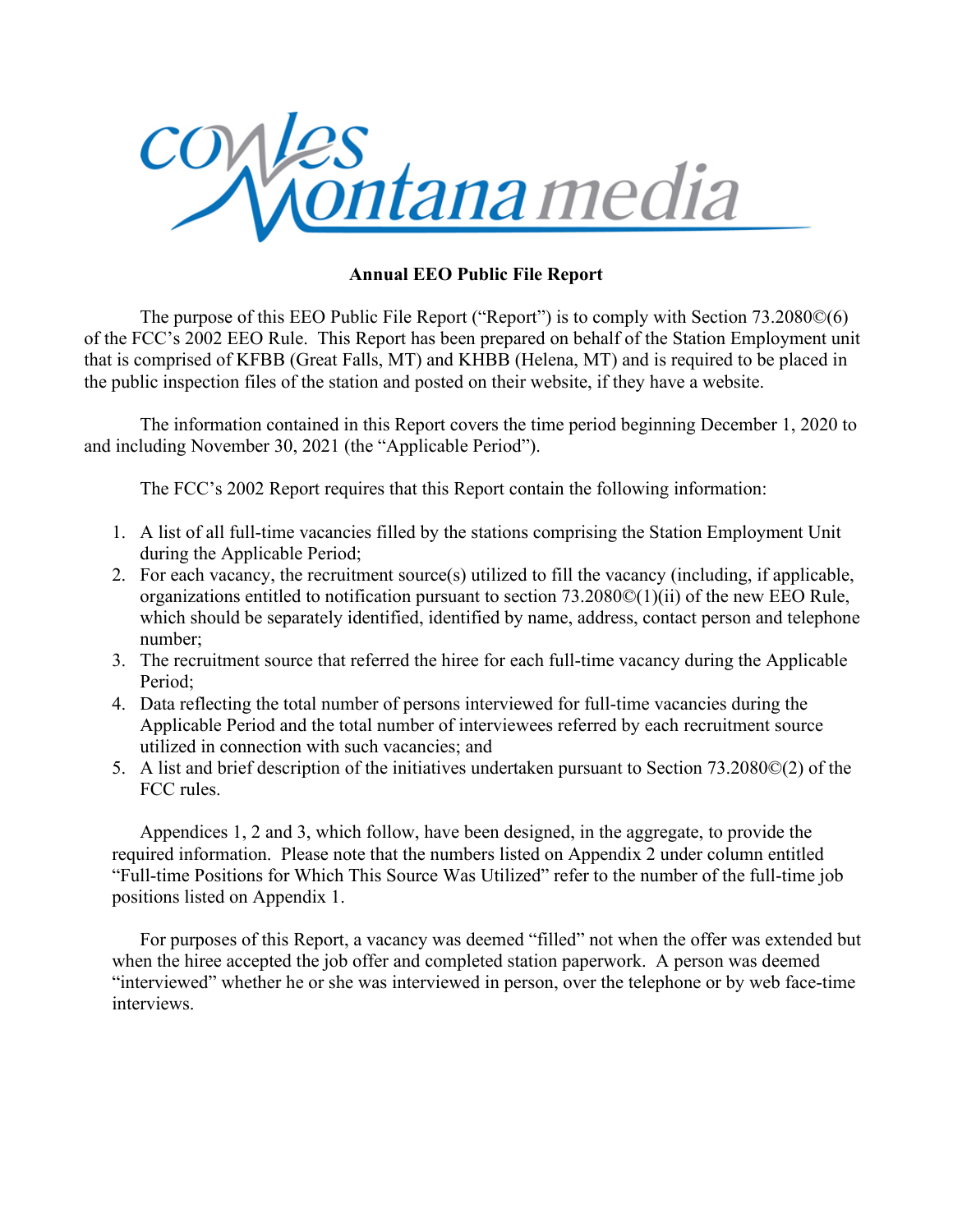

Station: KFBB-TV & KHBB-TV Section I: Vacancy Information

| <b>Full Time Positions</b><br><b>Filled by Job Title:</b> | <b>Recruitment Source</b><br>of Hire:                         | Date<br><b>Position</b><br><b>Filled</b> | Total # of<br>Interviewees from all<br>Sources for this<br>position: | <b>Recruitment Sources Notified</b><br>for each position (from<br><b>Section II Recruitment</b><br>Source) |
|-----------------------------------------------------------|---------------------------------------------------------------|------------------------------------------|----------------------------------------------------------------------|------------------------------------------------------------------------------------------------------------|
| 1. Photojournalist/MMJ                                    | Walk In                                                       | 5/10/2021                                | 3                                                                    | $1 - 5, 7, 9 - 13$                                                                                         |
| 2. Sport Reporter -GF                                     | YouTube                                                       | 6/28/2021                                | 4                                                                    | $1 - 8.10 - 13$                                                                                            |
| 3. MMJ - Helena                                           | YouTube                                                       | 6/28/2021                                | 5                                                                    | $1 - 8.10 - 13$                                                                                            |
| 4. Engineering Tech                                       | Referral                                                      | 7/30/2021                                | 3                                                                    | $1-4, 6, 7$                                                                                                |
|                                                           | Total Number of Persons Interviewed During Applicable Period: |                                          | 15                                                                   |                                                                                                            |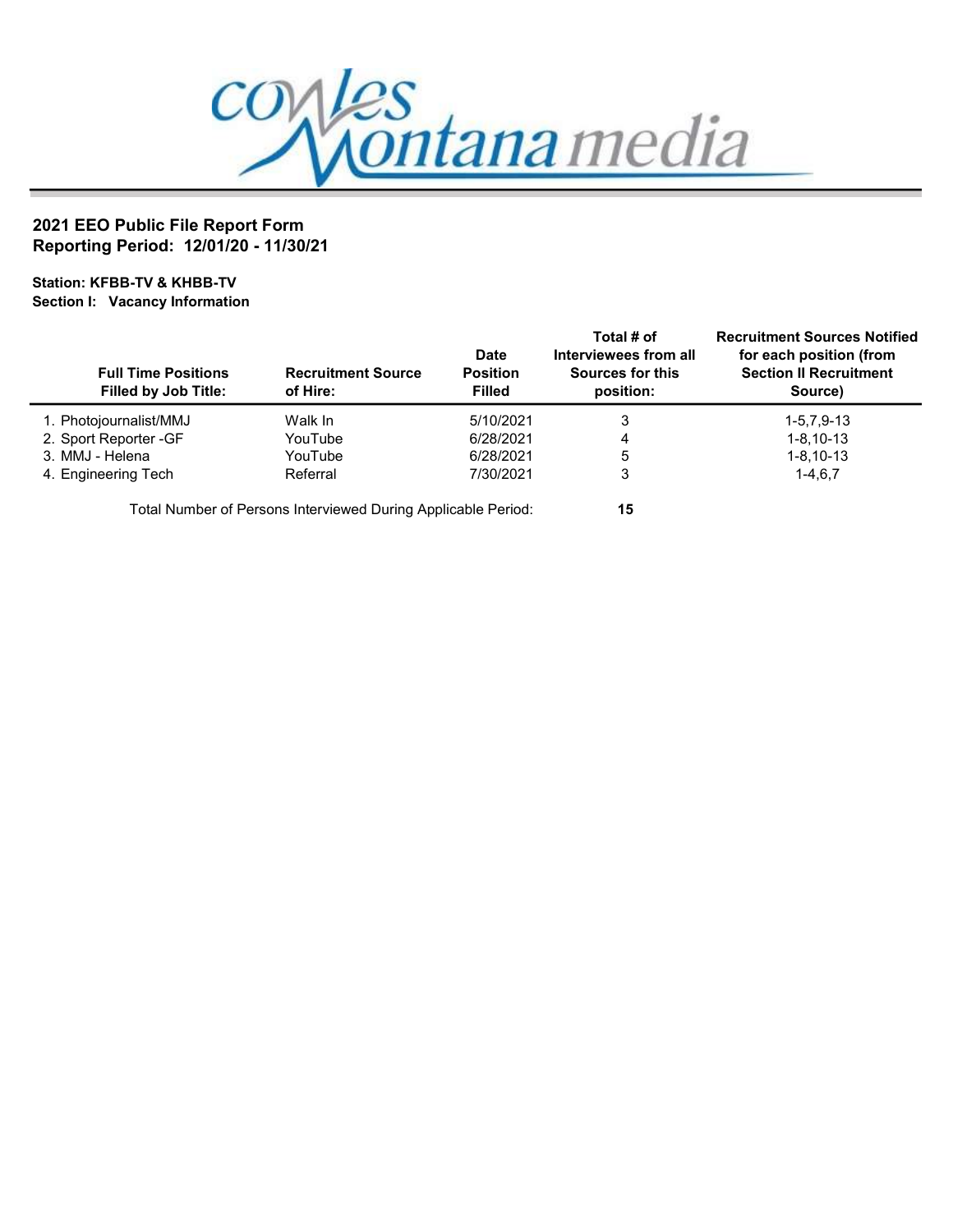

# Station: KFBB-TV & KHBB-TV

# Section II: Total Number of Interviews Generated Per Recruitment Source

|              | <b>Recruitment Source</b>                                 | <b>Contact Information</b>                                                                                             | # of Interviewees<br><b>Per Source</b><br>This Period (if any). | <b>Full Time Positions</b><br><b>For Which This</b><br><b>Source Was Utilized</b> |
|--------------|-----------------------------------------------------------|------------------------------------------------------------------------------------------------------------------------|-----------------------------------------------------------------|-----------------------------------------------------------------------------------|
| 1            | Internal Posting/Employee Referral<br>Walk-In / Promotion | <b>Keith Teske</b><br>3200 Old Havre Highway, Black Eagle MT 59414<br>(406) 453-4377                                   | 2                                                               | $\overline{2}$                                                                    |
| $\mathbf{2}$ | <b>Company Websites</b>                                   | Keith Teske<br>www.montanarightnow.com<br>www.khq.com                                                                  | 0                                                               |                                                                                   |
| 3            | Montana Broadcasters Association                          | Montana Broadcasters Association<br>3914 Rainbow Bend Dr., Bonner MT 59823<br>(406) 244-4622<br>www.mtbroadcasters.org | $\Omega$                                                        |                                                                                   |
| 4            | TV Jobs                                                   | Mark Holloway<br>P.O. Box 4116 Oceanside, CA 92052-4116<br>(800) 374-0119<br>admin@tviobs.com                          | $\overline{2}$                                                  |                                                                                   |
| 5            | University of Montana - Missoula                          | <b>Career Services</b><br>Lommasson 154. Missoula MT 59812-2088<br>(406) 243-2022<br>careers@umontana.edu              | $\Omega$                                                        |                                                                                   |
| 6            | Facebook                                                  | Facebook.com - KFBB Page                                                                                               | 0                                                               |                                                                                   |
| 7            | Indeed                                                    | Indeed.com<br>6433 Champion Grandview Way, bldg1, Austin TX 78750                                                      | 2                                                               |                                                                                   |
| 8            | YouTube.com                                               | www.youtube.com<br>San Bruno, CA                                                                                       | 9                                                               | 2                                                                                 |
| 9            | Carrol College                                            | <b>Career Services</b><br>406-447-5532<br>careers@carroll.edu                                                          | 0                                                               |                                                                                   |
| 10           | Eastern WA University                                     | <b>Career Services</b><br>114 Showalter Hall, Cheney WA 99004<br>Phone: 509-359-6365 Email: careers@ewu.edu            | $\Omega$                                                        |                                                                                   |
| 11           | NSABA-Careerpages                                         | https://www.careerpage.org/jobseekers.php                                                                              | 0                                                               |                                                                                   |
| 12           | Medialine                                                 | Mark Shilstone<br>P.O. Box 51909, Pacific Grove, CA 93950<br>medialine@medialine.com<br>(800) 237-8073                 | $\Omega$                                                        |                                                                                   |
| 13           | Whitman College                                           | Reid Campus Center 219<br>280 Boyer Ave, Walla Walla, WA 99362<br>(509) 527-5183                                       | 0                                                               |                                                                                   |
|              |                                                           | Total interviews for all full time vacancies filled:                                                                   | 15                                                              | 4                                                                                 |

Note: \* Indicates sources that have requested notification of job openings.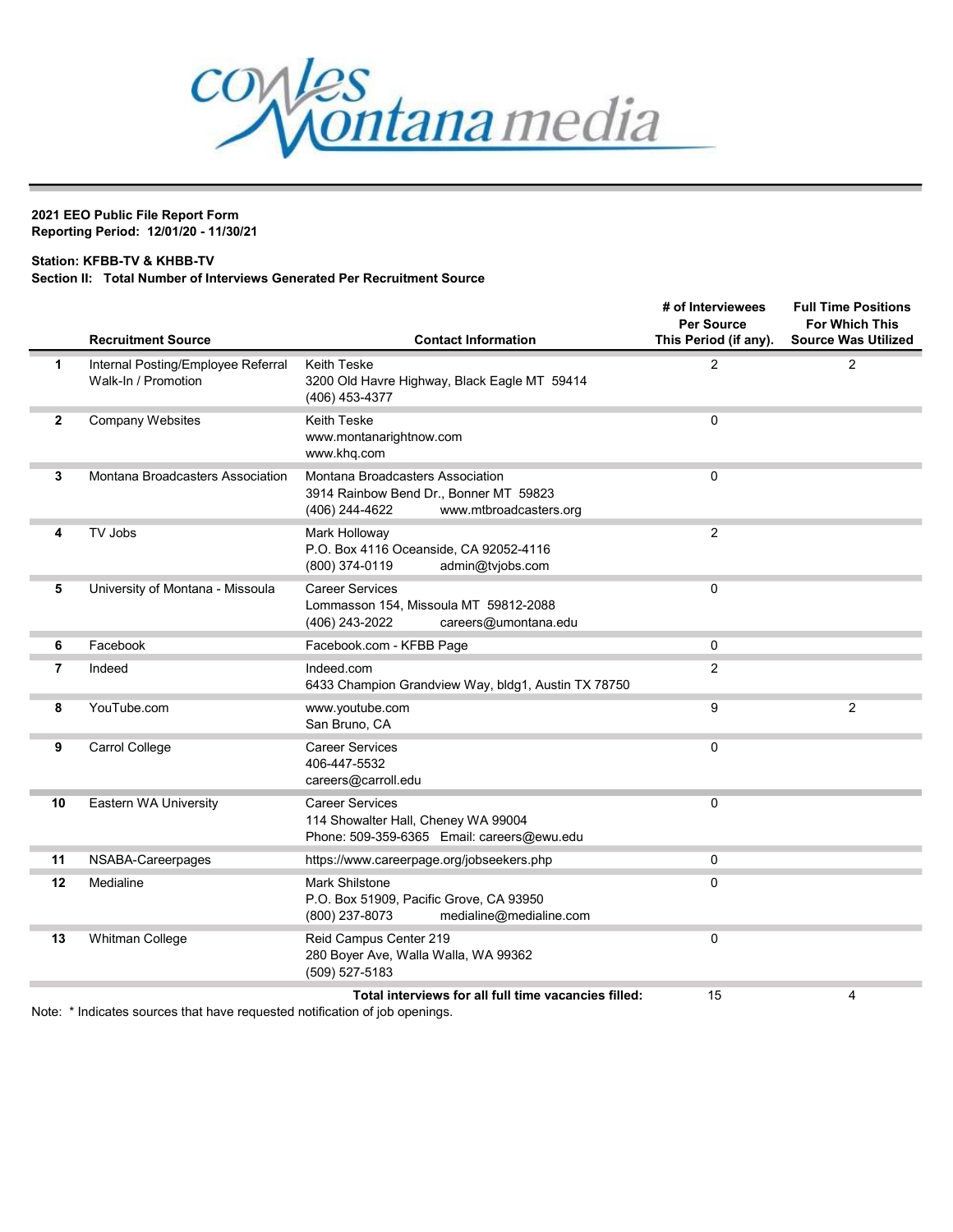

# Station: KFBB-TV & KHBB-TV Section III : Outreach Activities

| <b>Activity</b>                                                                                    | <b>Description</b>                                                                                                                                                                                                                                                                                                                                                                                                                                                                                     |
|----------------------------------------------------------------------------------------------------|--------------------------------------------------------------------------------------------------------------------------------------------------------------------------------------------------------------------------------------------------------------------------------------------------------------------------------------------------------------------------------------------------------------------------------------------------------------------------------------------------------|
| Job Fair                                                                                           | Participated in the University of Idaho Virtual Career Fair on March 3, 2021. The Director of Recruitment (DOR) spoke<br>with several students individually about careers and internship possibilities at Cowles Montana Media Company stations<br>and KHQ, Incorporated stations. The DOR also spoke with the students about their careers, their goals, and broadcast<br>journalism.                                                                                                                 |
| Job Fair                                                                                           | The Director of Recruitment (DOR) and News Director attended the University of Montana School of Journalism Job &<br>Internship Fair on March 19, 2021. The DOR and News Director interviewed students about their interests in journalism<br>and the job opportunities at Cowles Montana Media Company.                                                                                                                                                                                               |
| Job Fair                                                                                           | Two representatives of the Company attended the University of Montana School Career & Involvement Fair on March<br>31, 2021. The representatives conducted virtual interviews with students where they discussed current openings and<br>opportunities at Cowles Montana Media Company.                                                                                                                                                                                                                |
| Job Fair                                                                                           | Participated in the Spring 2021 Virtual Newhouse Recruiting Event sponsored by Syracuse University on April 29, 2021.<br>The Director of Recruitment (DOR) met with students individually and discussed their education and career aspirations.<br>The DOR shared with the students about our legacy, employment opportunities and internship possibilities at Cowles<br>Montana Media Company stations and KHQ, Incorporated stations.                                                                |
| Job Fair                                                                                           | KHQ-TV sponsored, planned and participated in the KHQ/Worksource Spokane Virtual Job Fair on September 14,<br>2021. Station representatives met with people virtually regarding current and future job opportunities and education<br>requirements for the different positions primarily in the news, sales and business departments with Cowles Montana<br>Media Company stations and KHQ, Incorporated stations. Candidate resumes were collected and distributed to the<br>various hiring managers. |
| Job Fair                                                                                           | The Director of Recruitment (DOR) participated in the Internship and Virtual Job Fair at Whitworth College on<br>September 16, 2021. The DOR met with students to discuss the job and internship opportunities available at Cowles<br>Montana Media Company stations and KHQ, Incorporated stations.                                                                                                                                                                                                   |
| Job Fair                                                                                           | Participated in the Fall 2021 Virtual Newhouse Recruiting Event sponsored by Syracuse University on October 1, 2021.<br>The DOR shared with the students about our history, values, locations, various news operations, employment<br>opportunities and internship possibilities at Cowles Montana Media Company stations and KHQ, Incorporated stations.                                                                                                                                              |
| Job Fair                                                                                           | The Director of Recruitment (DOR) participated in the University of Missouri Fall 2021 Virtual Career Fair on October 20,<br>2021. The DOR met with students to discuss the job and internship opportunities available at Cowles Montana Media<br>Company stations and KHQ, Incorporated stations.                                                                                                                                                                                                     |
| <b>Mentoring Program</b>                                                                           | The Director of Recruitment and Training and the Director of Content and Marketing work with most news employees of<br>Cowles Montana Media Company. They work with News Directors, Producers and Multi-Media Journalists for guidance<br>on news story selection and time management, training through critiques, conference calls, personal training visits, and<br>podcasts/training videos.                                                                                                        |
| Institutions related to Career<br>Opportunities in Broadcasting                                    | Events Sponsored by Educational The Director of Recruitment attended a virtual symposium sponsored by Washington State University. He met virtually<br>with students and discussed internship and job opportunities with KHQ, Inc. and Cowles Montana Media Company.                                                                                                                                                                                                                                   |
| Events Sponsored by Educational<br>Institutions related to Career<br>Opportunities in Broadcasting | The Director of Recruitment spoke with the Central News Watch Reporting Class at Central Washington University.<br>They discussed applying for jobs, resume reel productions, and communicating with news directors. The Director of<br>Recruiting spoke with the students about employment opportunities at Cowles Montana Media Company and KHQ,<br>Incorporated stations.                                                                                                                           |
| Events Sponsored by Educational<br>Institutions related to Career<br>Opportunities in Broadcasting | The Director of Recruitment (DOR) spoke with the Communication Ethics Class at Central Washington University. They<br>discussed Cowles Montana Media Company and KHQ, Incorporated's polices regarding comments on social media<br>pages, conflicts of interest, confidentiality, and privacy of information/sources. The DOR also spoke with the students<br>about employment opportunities at Cowles Montana Media Company and KHQ, Incorporated stations.                                           |